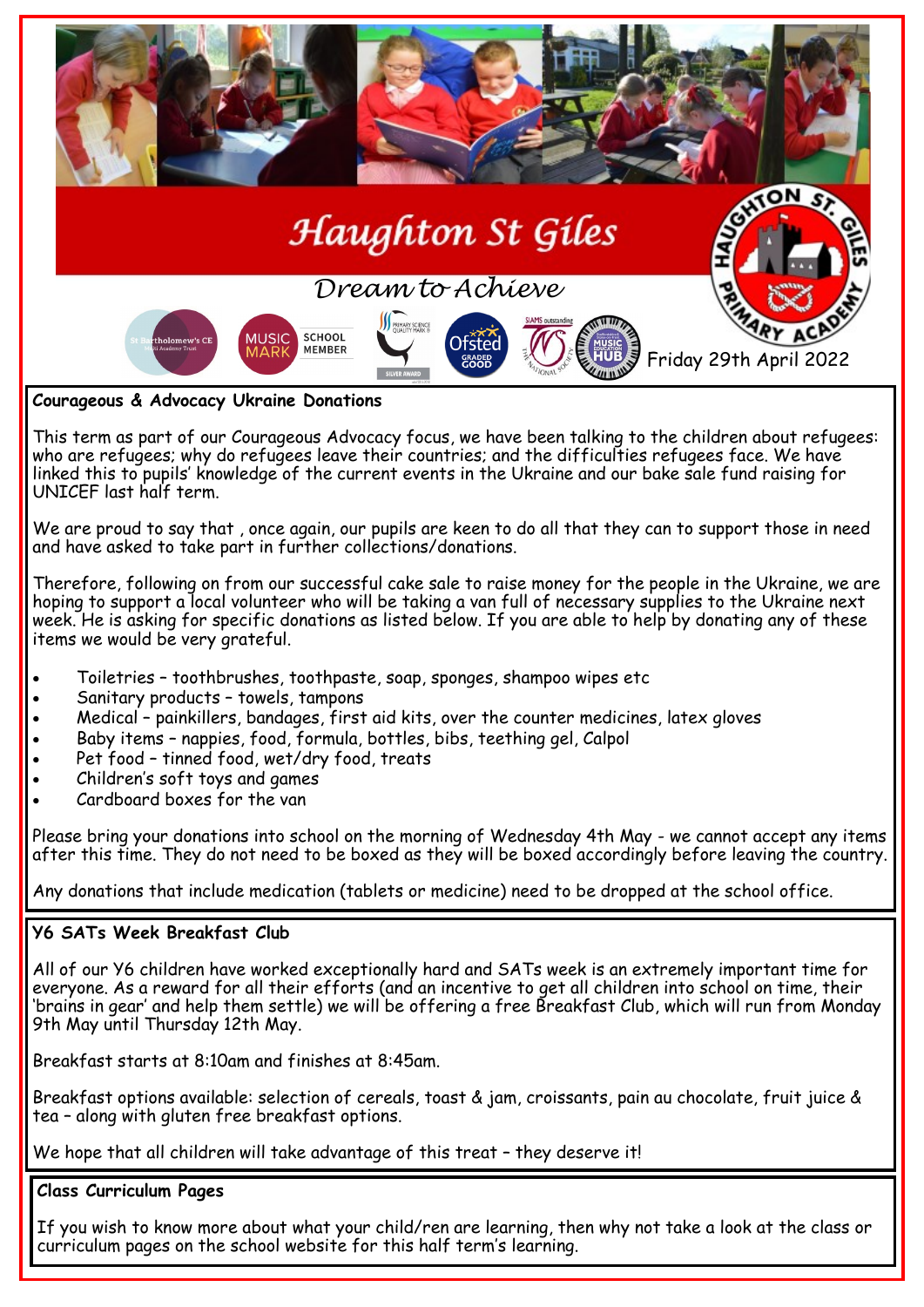# **Mental Health & Wellbeing**

At Haughton we recognise that we all go through difficult times which can affect our wellbeing. We would like to share the link to free online short courses for adults to support positive mental health for parents or anyone they know who might benefit.

[https://llttf.com/home/living](https://llttf.com/home/living-life-to-the-full-series/)-life-to-the-full-series/

### **Mother's Day Lunches**

It was lovely to see everyone on Tuesday & Wednesday and we know the children really loved that you were finally able to join them for lunch. Thank you to Katie and Claire for catering.

# **PTFA News**

DATES FOR DIARY

THE GREAT JUBILEE SCHOOL CAMP: Friday 10th June from 6pm.

To celebrate the Queen's Platinum Jubilee the PTFA are organising a family camping night on the school playing fields, so please keep the date free. There will be bunting, barbeque and a bar and camp fees of  $£10$  per adult and  $£5$  per child which will include the first drink and burger. Tickets available after Easter and we hope to get a large proportion of the school community socialising together!

#### HAUGHTON GIANT CHALLENGE SUNDAY 10TH JULY UPDATE

61 signed up already for the on/off road jaunt through the beautiful Staffordshire countryside. Entertainment on cyclists return and open to all, will include food from the Staffordshire Hog Roast Company, bouncy castle slide, tombolas and coconut shy. We are looking for volunteers to act as marshals on the route, to help man stalls and to assist in setting up at the school and putting out signs along the route on Saturday 9th. Please contact Steve Kingdon on 07843 347540 if you can help.